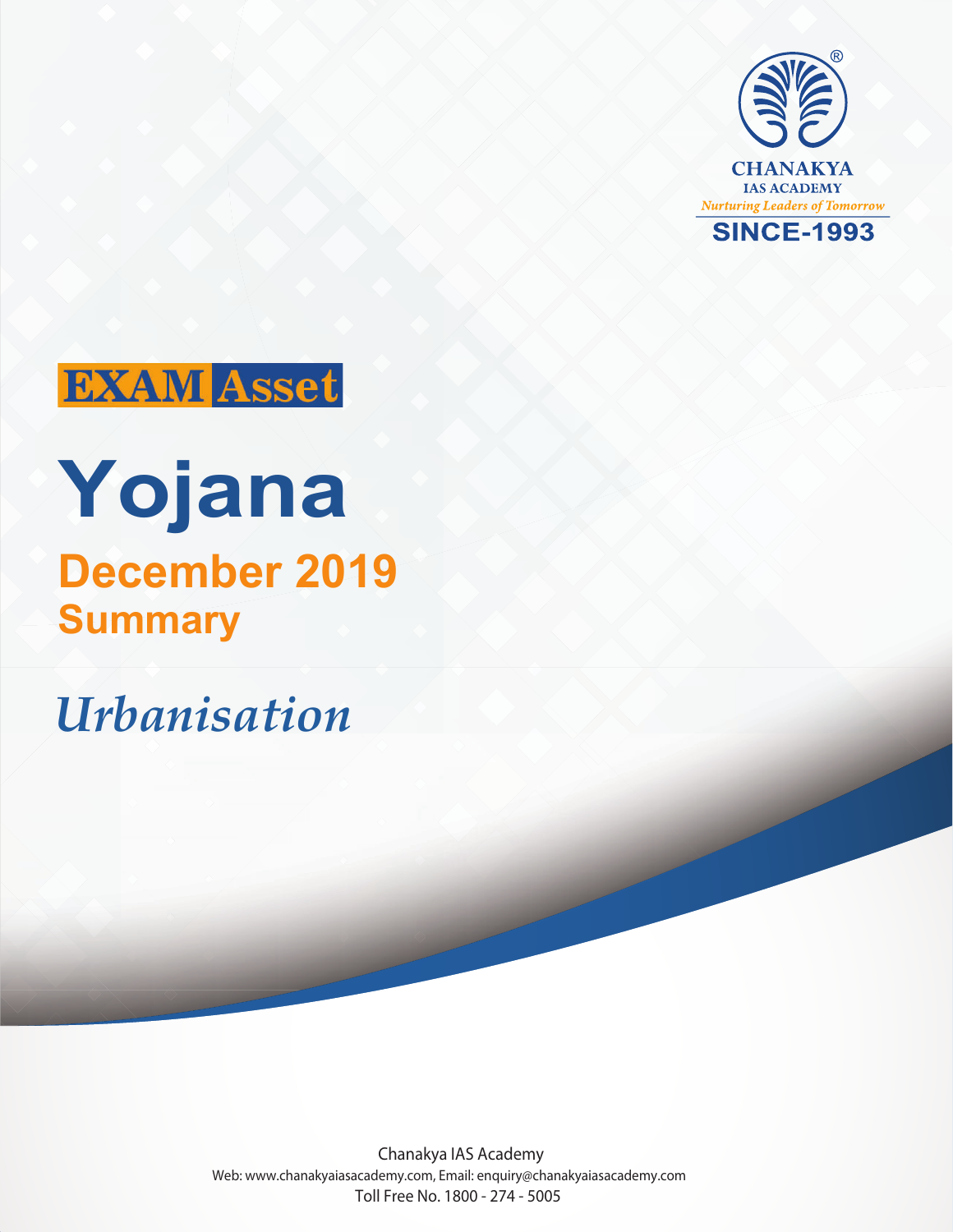# **INDEX**

| <b>S. No.</b> | <b>Topic</b>                                                                                        | Page No. |
|---------------|-----------------------------------------------------------------------------------------------------|----------|
| 1.            | <b>Building Urban Infrastructure Through AMRUT</b>                                                  | 3        |
| 2.            | Slums in India-Facts and Misconceptions                                                             | 5        |
| 3.            | Urbanisation and Informal Sector                                                                    | 6        |
| 4.            | <b>Mobility-Responsive Urban Planning</b>                                                           | 8        |
| 5.            | Indradhanush 2.0: Reiterating<br>India's<br><b>Mission</b><br><b>Commitment to Vaccines for All</b> | 10       |
| 6.            | Developing Natural Forest Cover: A Case Study<br>From Yadadri, Telangana                            | 11       |
| 7.            | Addressing Stubble Burning with Cooperative<br>Model                                                | 12       |
| 8.            | Consumer Protection Act, 2019: A New Milestone<br>in Empowering Consumersers of Tomorrow            | 14       |
| 9.            | <b>Some Facts</b>                                                                                   | 16       |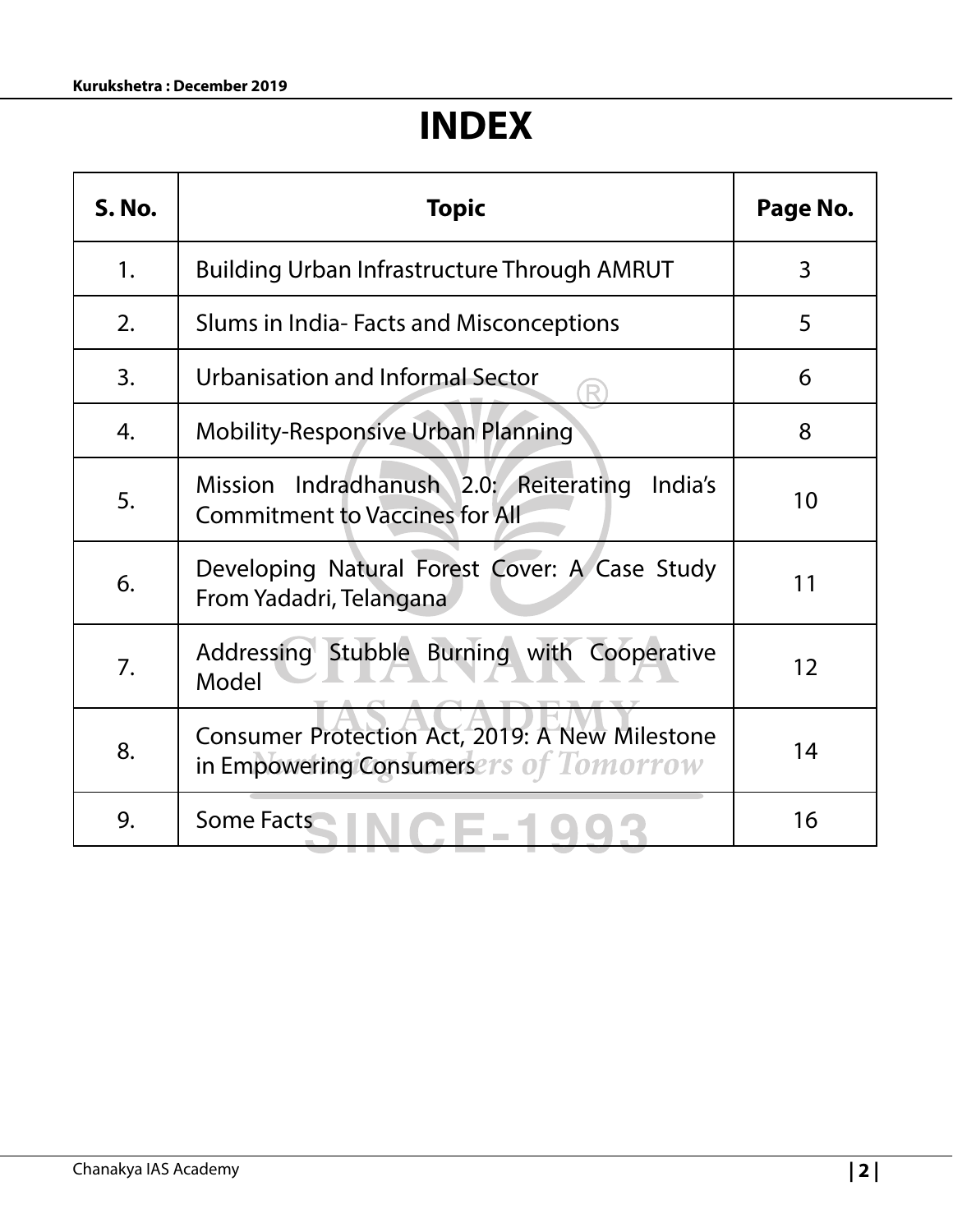# **1. BUILDING URBAN INFRASTRUCTURE THROUGH AMRUT**

#### **Introduction**

- As per the **United Nations World Urbanization Prospects Report 2018,** around 34% of India's population lives in cities- an increase of about 3% since 2011.
- By 2031, it is expected to grow by another 6% and **by 2051, more than half of nation's population will be living in cities.**
- **At present, cities contribute nearly 65% of the country's GDP, which is likely to go up by 70% by 2030.**

#### **Urban India: Key Challenges and Opportunities**

- As per census 2011, while 70% of urban households had access to water supply, only 49% had access to water supply within premises.
- As per **Central Pollution Control Board (CPCB) report of 2015,** more than 65% of the wastewater was being discharged untreated in the open drains resulting in environmental damage and pollution of water bodies.
- **Water and sanitation program (WSP) of the World Bank (2011)** estimated that the total annual economic impact of inadequate sanitation in India amounted to a loss of Rs. 2.4 trillion in 2006, which is equivalent to about 6.4% of India's GDP.
- Access to safe drinking water and scientific treatment of wastewater including septage are essential for the country in order to accomplish Sustainable Development Goal 6.

#### **Steps Taken in this regard:**

- Atal mission for rejuvenation and Urban Transformation (AMRUT), one of the flagship missions of the Ministry of Housing and Urban Affairs (MoHUA), was launched in 500 cities across the country in June 2015.
- Its **aim is to provide basic services like water supply to all households,** significantly upgrade sewerage and septage and provide for non- motorized transport and public amenities like parks and green spaces at least one in each city, thus improving the quality of life for all, especially the poor and the disadvantaged.
- It is **centrally sponsored scheme with a total outlay of Rs. 1,00,000 crore** including Central Assistance of Rs. 50,000 crore spread over 5 years from 2015-2020.

#### **Coverage of the Scheme:**

- 1. 476 cities/towns with a population of one lakh and above as per 2011 Census.  $\mathcal{O}(W)$
- 2. State/UT capitals not covered in above statement.
- 3. Heritage cities classified under Heritage City Development and Augmentation Yojana (HRIDAY).
- 4. Certain cities on banks of main rivers ad from hill States/Islands and tourist destinations.
- 5. In all, 500 cities were covered under this scheme.

#### **AMRUT: Aligned with the needs of Urbanizing India**

- **1. Co-operative Federalism-** State Governments have been empowered to appraise, approve and sanction projects for their AMRUT cities- a departure from the erstwhile Jawahar Lal Nehru National Urban Renewal Mission (JnNURM) wherein individual projects were sanctioned by the then Ministry of Urban Development.
- **2. Framework for institutional reforms-** AMRUT lays major emphasis on institutional reforms which aim to provide governance and institutional capacities of ULBs.
- **3. Principles of 'instrumentalism' and prioritisation-** A step-wise approach towards service- level benchmarking by the ULBs, a principle of 'instrumentalism' has been introduced under the Mission, which is the gradual process of achieving the benchmarks. Recognizing the urgent water and sanitation needs, states had to prioritise water supply and sewerage projects- water supply being the first priority.
- **4. Incentivizing over penalizing-** In order to encourage states and reward their initiatives constructively, reform implementation is incentivised under AMRUT- 10% of the budgetary allocation is earmarked for reform incentive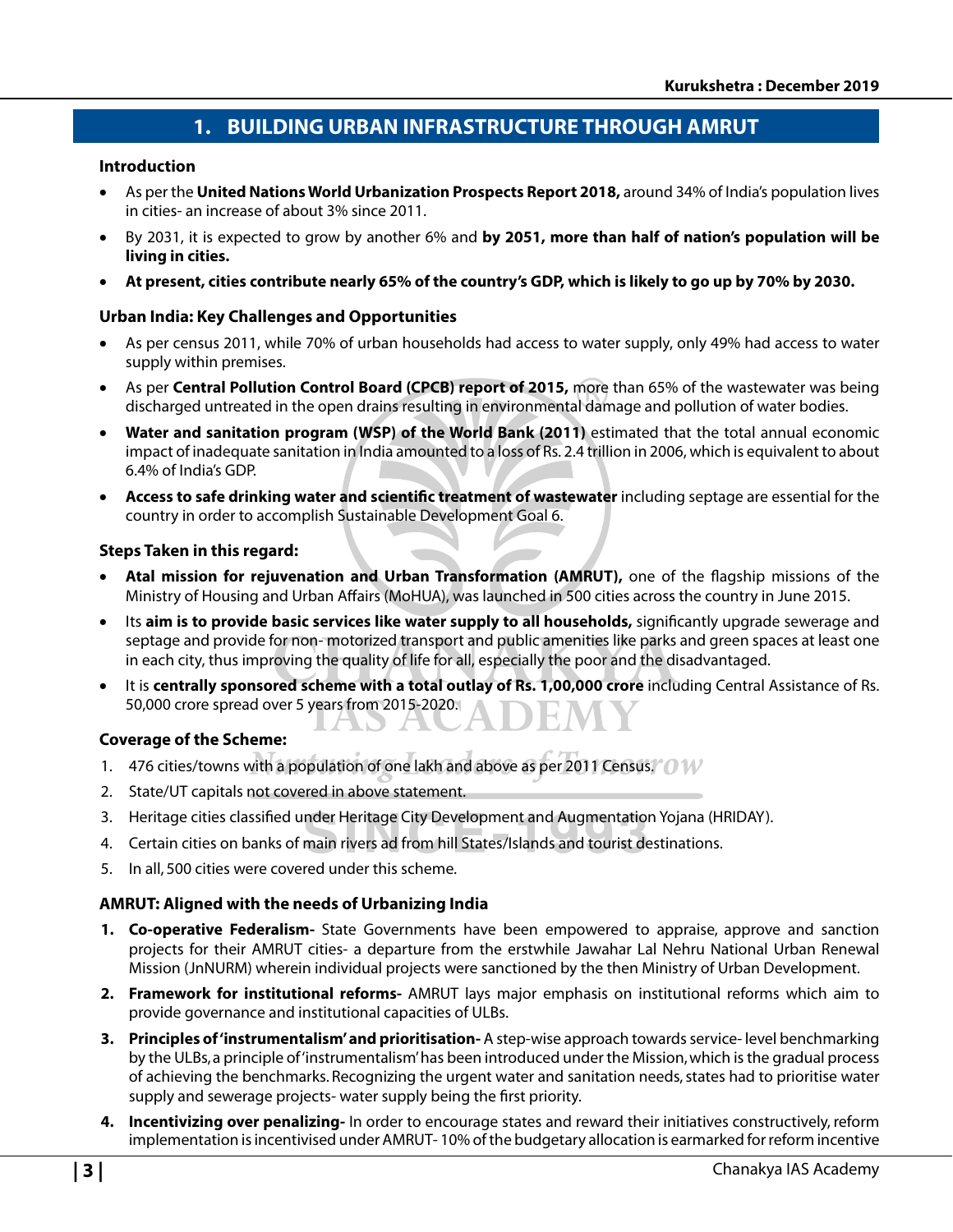and it is over and above the allocation for projects. This amount is untied and can be used on any item recognized under AMRUT with or without state/ULB share.

**5. Monitoring of the Mission-** Programme monitoring is being done at various levels. At state level, State High Power Steering Committee chaired by the Chief Secretary monitors and approves the Mission projects in its entirety. At Central level, Apex Committee chaired by the Secretary, MoHUA, approves State Annual Action Plans and monitors the progress. Also, projects are monitored on real- time basis via Mission MIS Dashboard with geotagging of all projects.

#### **Progress under AMRUT:**

- Water Supply Scheme, Dehradun, Uttarakhand.
- Water Treatment plant, Bhopal (Bhauri).
- Water Treatment Plant, Serampore, West Bengal.
- Faecal Sludge & Septage Treatment Plant (FSSTP) at Bhubaneswar.
- Development of the walkway along Central Library side of the Creek, Panaji, Goa.
- Kerala's first skywalk at Kollam, Thrissur Skywalk.
- Development of Open Spaces at Altinho, Panaji, Goa.
- Rejuvenation of Mandovi River Promenade from Children's Park to youth Hostel Miramar, Panaji.
- Rejuvenation and Redevelopment of Internal Lanes of Mala, Panaji, Goa.

#### **Urban Reforms:**

#### **Some of the significant reforms are as under:**

- **Online Building Permission System (OBPS) -** with a view to facilitate Ease of Doing Business in construction permits, OBPS has been operational in Delhi and Mumbai since April 2016. It has been targeted to get OBPS implemented in all cities/towns across the country by 31st March 2020.
- **Replacements of Street Lights with LED lights-** It has led to energy savings and reduction in CO2 emission.
- **Credit Rating-** 469 AMRUT cities have been credit rated out of the total 485 cities where the credit rating work has commissioned. Cities with lower rating are following measures to improve their performance so that they become credit worthy and raise funds for their projects. omorrow
- **Municipal Bonds-** Rs. 3,390 crore have been raised through municipal bonds during 2017-19 for upgrading urban infrastructure by 8 mission cities (Ahmadabad, Amravati, Bhopal, Hyderabad, Indore, Pune, Surat and Vishakhapatnam). Raising of bonds leads to improved governance, accounting systems, finance, transparency, accountability and delivery of services in the ULBs. It will also enhance their self-dependence and confidence to serve the citizens.

#### **Jal Shakti Abhiyan-Urban:**

- In order to address the national issue of water scarcity, Ministry of Jal Shakti (MoJS) has undertaken Jal Shakti Abhiyan (JSA) from 1st July 2019.
- The aim is to make water conservation measures a Jan andolan, through extensive Information, Education and Communication (IEC) activities across the country in 754 water-stressed cities.
- **The Key thrust areas of Jal Shakti Abhiyan (urban) are as follows:** 
	- (a) **Rainwater Harvesting (RWH)** to recharge ground water sources and to store water.
	- (b) Reuse of treated wastewater.
	- (c) **Rejuvenation of water bodies-** to clean and rejuvenate defunct wells and water bodies.
	- (d) **Plantation-** to mobilise the local community members to conduct plantation drives across the cities.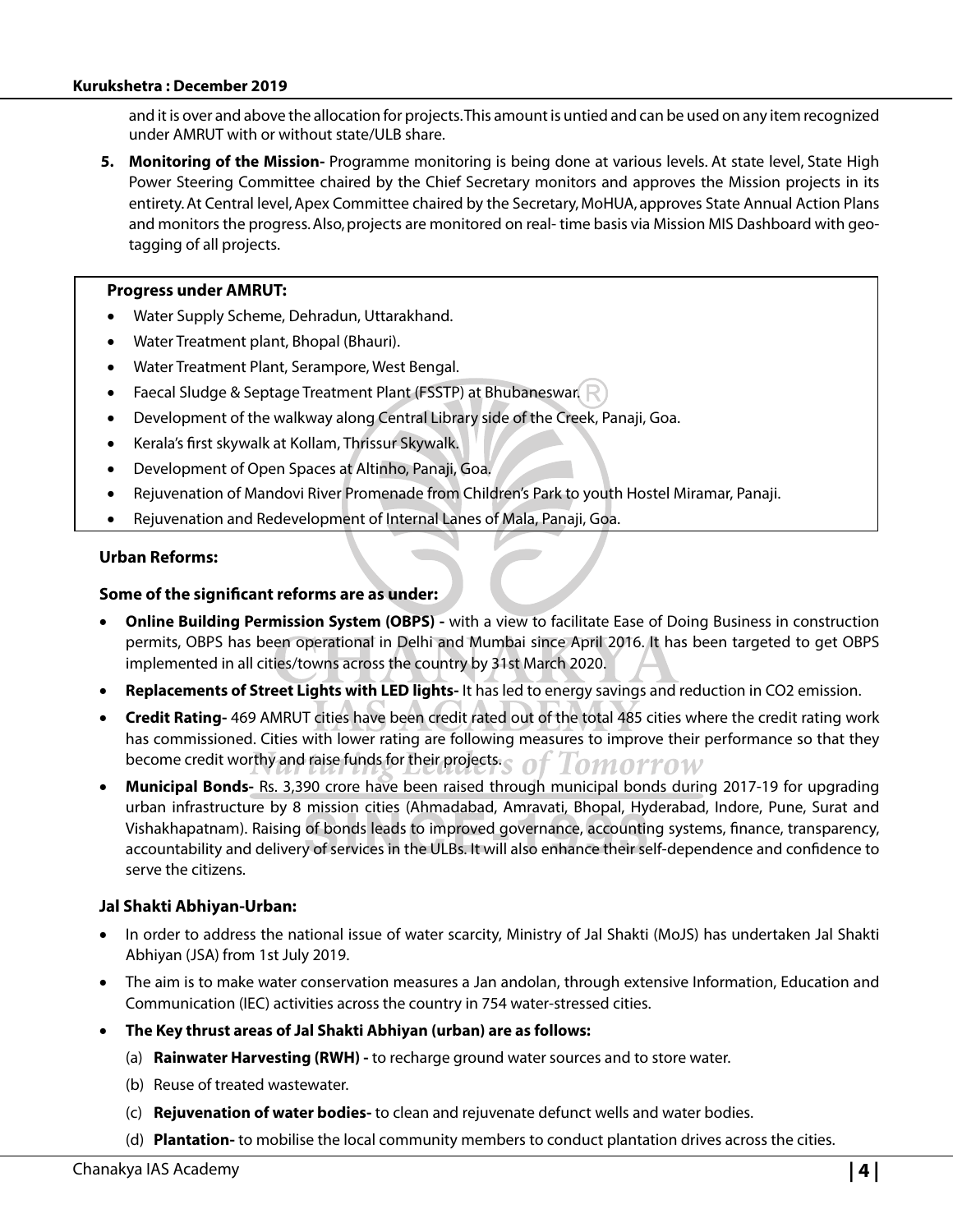#### **Progress under JSA:**

- 52344 new rainwater harvesting structures have been installed.
- More than 3.3 crore participants have been a part of the Jan Andolan.
- 1372 water bodies have been rejuvenated across the country.
- More than 6.7 lakh saplings have been planted.
- 40099 establishments have started using treated waste water.

#### **Way Forward:**

• AMRUT has made remarkable strides in improving water and sanitation coverage in urban areas. During the Mission Period, it envisages to cover over 60% of the urban population living in 500 cities with universal coverage of water supply and over 60% coverage of sewerage and septage services.

# **2. SLUMS IN INDIA – FACTS AND MISCONCEPTIONS**

#### **Introduction:**

- Six waves of original **surveys were undertaken between 2010 and 2016**; four waves in Bengaluru in 2010, 2012, 2013 and 2015 and the next two waves in Jaipur and Patna in 2016.**Database of over 10,000 household interviews from a diverse sample of 279 slums in three Indian cities** - Bengaluru, Jaipur, and Patna.
- **Several facts and some misconceptions were revealed** in these examinations.

#### FACT: Official lists under identify slums and undercount slum populations

- The first survey conducted in 2010 by obtaining a list of slums from the Karnataka Slum Development Board **(KSDB).**
- The **definition of slums and enumeration methodologies differ among official agencies, but commonly** they underestimate the slum population.
- Adopting one definition of slums, the **National Sample Survey Office counted 44 million slum dwellers** in 2008, but adopting another definition, the Census of India counted 65 million slum dwellers in 2011. UN-**Habitat** (United Nations Human Settlements Programme), the international authority on slums, found that **in 2014, India had as many as 104 million slum dwellers.**
- With the help of satellite image analysis, it is found **many slums, not mentioned on the official lists** for the city, where **living conditions are worse than in slums** that have been officially recorded.

#### **FACT: Slums in each city have a variety of living conditions that fall along the continuum. People's need**  vary at different points of the continuum. Standardized slum policies are, therefore, not helpful.

- The UN- Habitat employs five criteria to identify slums; each related to a living condition that households in slums usually lack: durable housing of a permanent nature; sufficient living space; easy access to safe water; access to adequate sanitation; and security of tenure.
- And found that, **every city has slums with the most squalid living conditions**. These are the ones that usually missing from the official record.
- In the bottom quartile, **households allocate an average of 59 per cent of all expenditures** to food, which decreases to 47 per cent in the top quartile.
- Occupations, incomes, and education levels are also different. Residents of slums at different points have **diverse** heeds and require different kinds of public support.
- **Implementing a common slum policy does not represent a good use of resources.** Knowing where along the continuum a slum is located helps make public expenditures more relevant and effective.

#### **FACT: Traditional survey methods are inadequate to keep up with rapid changes. Satellite image analysis helps generate slum maps and sort slums into types.**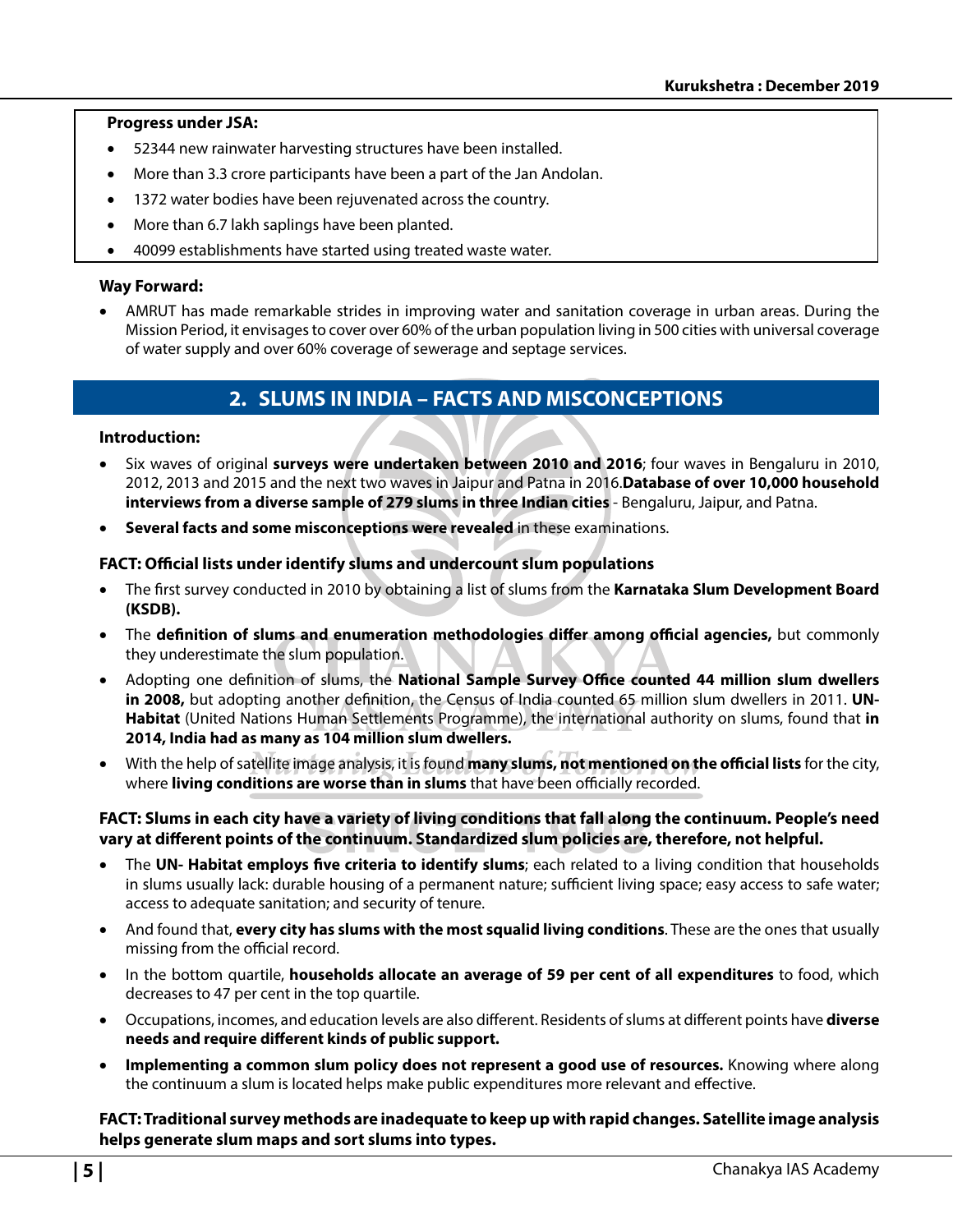#### **Kurukshetra : December 2019**

- Rapid changes occurring simultaneously in hundreds of slums across a city overwhelm the rudimentary surveying capacities at the hands of urban improvement boards and municipal bodies, one reason why the official record is partial and outdated.
- **Satellite method much cheaper than** what it would have cost to undertake the same **exercise manually.**
- **It is also more accurate and less prone to human errors.** Regularly and reliably updating the settlement record requires making use of image analysis capacities that make use of image analysis in combination with other methodologies.

#### **MISCONCEPTION: Official notification is required for getting basic services and saleable property titles.**

- The Law lays down that **slum residents can only avail themselves of municipal services and property titles** after their slum has been officially notifies following a prescribed procedure.
- In theory, a **city should provide municipal services such as garbage pickup, piped drinking water, sewerage, internal roads, and street lighting**- only after a slum has been notified. Public expenditures cannot be justifiably incurred for places that do not exist in the official record.
- In Practice, many non-notified slums are provided with services and infrastructure, while many notified slums are left uncovered. The scope of corrupt practices gets accelerated by such administrative indiscretions.

#### **MISCONCEPTION: Lacking property titles, slum residents cannot sell or mortgage properties.**

- In practice, **slum properties with all types of papers are freely transacted.** An active informal market exists that produces official-looking documents.
- It **helps buyers and sellers transact informal properties**, overcoming the limitations of their property papers. No taxes are paid on these transactions, leading to a loss of potential municipal revenue.

#### **MISCONCEPTION: Slums are temporary halting points that work as conveyor belts leading rural migrants into urban middle class.**

- **Lack of movement more accurately characterizes** slum conditions. Overall, a situation of stasis- stuck-inplacidness- is characteristic of slums, whether examined at the household or at the neighborhood level.
- **Improving their prospects for upward mobility** requires progressively reducing the risk and vulnerability that are induced by living and work in informal conditions.

#### **Conclusion:**

- Overall, a situation of stasis stuck-in-placidness- is characteristic of slums, whether examined at the household or at the neighborhood level. **Satellite images examined over a 15-year period show that few neighborhoods develop from slum to non-slum** areas in terms of physical characteristics.
- Some neighborhoods experience positive physical changes over time, most commonly in roof material. Very few neighborhoods (1%) exhibit positive changes in more than one visible feature. Many neighborhoods have experienced deterioration.

# **3. URBANISATION AND INFORMAL SECTOR**

#### **Introduction:**

- Growth that is currently taking place is accompanied by informalisation, e.g., sub-contracting in the production process and various other mechanisms that tend to leave labour with less bargaining power. The **informalisation process is feared to involve substantial welfare losses and deterioration in terms of governance.**
- However, in the **face of inadequate livelihood opportunities** in the rural areas, even the urban informal sector, which is grossly characterized by low productivity, **tends to attract migration.**
- This in turn has **serious challenges in terms of urbanisation.** Though in the Indian context rural-urban migration rates are moderate, rural-to-large city population-flow has always been alarming. Thus, **city growth, informal sector employment, and low living standards including slum inhabitation involve considerable overlaps.**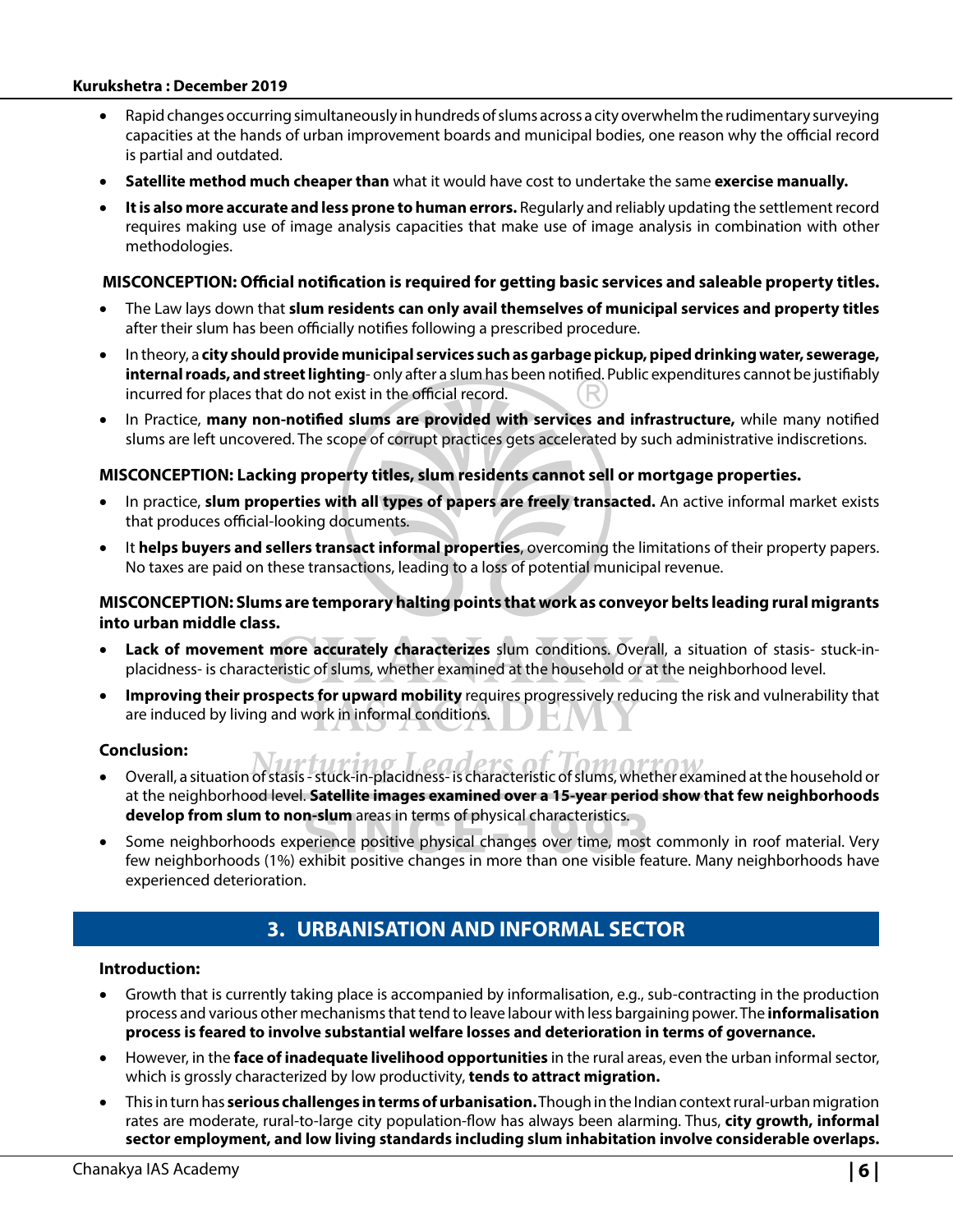#### **Migration and Opportunities:**

- **Higher rural literacy and improvements in educational level** may raise the rural-to-urban migration rate. The presence of disadvantaged social categories in the rural areas also has motivated migration rate, supporting the view that they migrate to escape their vulnerability.
- **Migration reduces both rural and urban poverty.** In other words, rural poor by shifting to the urban location are able to access better livelihood opportunities and thus, poverty declines.
- The **urban informal sector,** notwithstanding the **manifestation of low productivity activities,** appears to be better in comparison to the rural job market scenario.
- Higher urbanisation and work participation rate in both rural and urban areas are positively associated with migration, those in the **labour market are more likely to migrate,** and after migration they are expected to continue in jobs rather than moving outside the labour force.
- Though there is no definite relationship between the size of the informal sector and the extent of **urbanisation,** the role of the urban informal sector in providing sources of livelihood cannot be undermined. In fact, with rapid urbanisation the rural transformation is faster as the positive spill-over effects initiate new activities and opportunities.

#### **Emergence of the Census Towns:**

• The other **new challenge for urban India** can be envisaged in terms of the emergence of the census towns. The constituents of **urban areas are statutory towns, census towns, and outgrowths.** 

#### **The major distinction between statutory and census towns are as follows:**

- All places with a municipality, corporation cantonment board, or notified town area committee constitute **statutory towns.**
- On the other hand, the **census towns are defined on the basis of the following criteria:** a) A minimum population of 5000;

 b) At least 75 per cent of the male workers are engaged in non-agricultural pursuits; and c) A density of population of at least 4000 per square Km.

The results from 2011 census show a huge number of census towns which emerged in the last ten years (2001-2011).

#### **Faster growth of census towns:**

- If we analyse the locational aspect of these town we can say that **Census towns are mostly situated in the neighborhood of very large cities;** it is natural that migration of population will also be directed to these towns. On the whole, these towns may be treated as the satellite towns growing in response to the spur of economic activities.
- The number of **statutory towns of all sizes is rather positively associated with the number of census towns** implying that urbanisation as a whole seems to be expanding from the spill-over of the existing urban localities into the hinterland.

#### **Census towns and quality of life:**

- The **residential and infrastructural facilities** in these towns are **inadequate to keep pace with the new activities** that are spilling over as a result of saturation of the large urban centres. The **new towns do not have enough living space** to accommodate the migrant workers.
- As **migration is usually more than the actual number of job vacancies** it would mean that the surplus labour would get residually absorbed in **low productivity jobs.**
- Though the very large cities also have had the similar problems, there have been several support mechanisms at the same time. Besides, the **real earnings in the informal sector have been higher in the large cities than in smaller towns.**
- The **capacity of the small towns to provide for the population is highly limited** even after discounting for the scale factor that the large cities enjoy. There are problems relating to generation of resources required for sustainable development.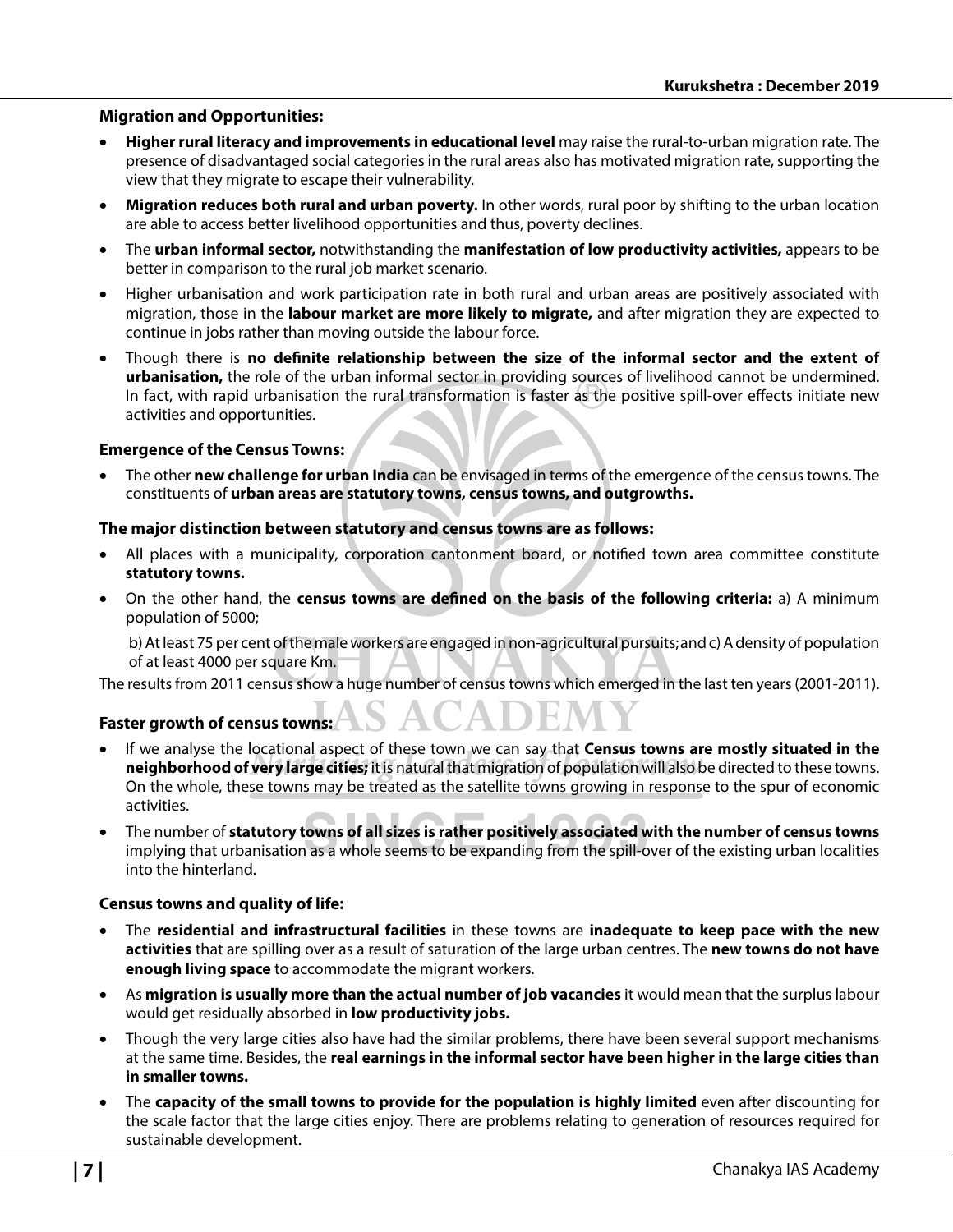#### **Kurukshetra : December 2019**

#### **Spill-over growth is good or bad:**

- If such new towns grow purely in response to the **dynamics of agriculture growth and the subsequent demand for trading or other non-agriculture activities, the outcomes are desirable.**
- The urbanisation spill-effect which ushers in a **major change in land use patterns may pose threat not only in terms of food security** in short run but also sustainable livelihood for those who lose their agricultural land.
- The **mismatch between the demand for and the supply of labour can be serious** in these towns keeping in view the employability issue.
- **Trade-offs to certain extent between growth and agricultural land are inevitable.** However, sufficient safety nets need to be created to meet the deficiencies and the new challenges.

#### **Conclusion:**

- Once the **largest cities exhaust the economic opportunities** the **second rank cities come up to replace them** in terms of investment, growth, and employment generation.
- For this, a proper coordination between the state and those who have a thorough understanding of the growth dynamics of the urban space is essential.
- In the Indian context, a clear-cut initiative for urban investment or planning is yet to emerge on the basis of the growth potential of different cities and towns with an economic-cum-geographic perspective.

## **4. MOBILITY – RESPONSIVE URBAN PLANNING**

#### **Introduction:**

- **Mobility is increasingly circular, semi or non-permanent,** and though a bulk of it is regional, many stream of migration are also long-distance and interstate.
- This **dynamic situation of mobility is at variance with public policies** in cities that are being transformed by the presence of and contribution of these migrants.
- This gap in public policy compels migrants to find solutions outside the formal system. There is an **urgent need to equip city governments with necessary capacities, resources and powers** to recognise and respond to issue of migrants.

#### **Concerns over Mobility:**

- The **census data estimates the number of migrants at 3.3 million**; several studies including the Economic Survey of India 2017 suggest that this is a **significant underestimation, as it tends to neglect the short-term and circular migration.**
- The scale of underestimation of migration is a concern in itself because it leads to **potential neglect of Policy.**
- A second related concern is about the **places or destinations that are transformed through the presence and activities of migrants.** Assumptions that city dwellers are sedentary and linkage of citizenship to long-term residence do not fit the emergent pattern of migration that is largely circular, temporary and non-permanent.
- Most urban policies, initiated at the central or state level, seemed to have overlooked the **emerging forms**  of mobility. Most migrants then are compelled to find solutions that are accessible to them and secure them outside the formal system.
- Such solutions in domains of shelter, basic services, education, and healthcare not only create difficult living conditions for the migrants, but more importantly most of these solutions **lead to new challenges for the city Government.**

#### **Changing Scale and Forms of Mobility in India:**

- The conventional mode of understanding migration is based on census definition and attempts to understand the causes of the same.
- The census defines a migrant as a person whose residence has shifted from the place of residence **enumerated in the previous census** or one who has shifted from her/his birthplace.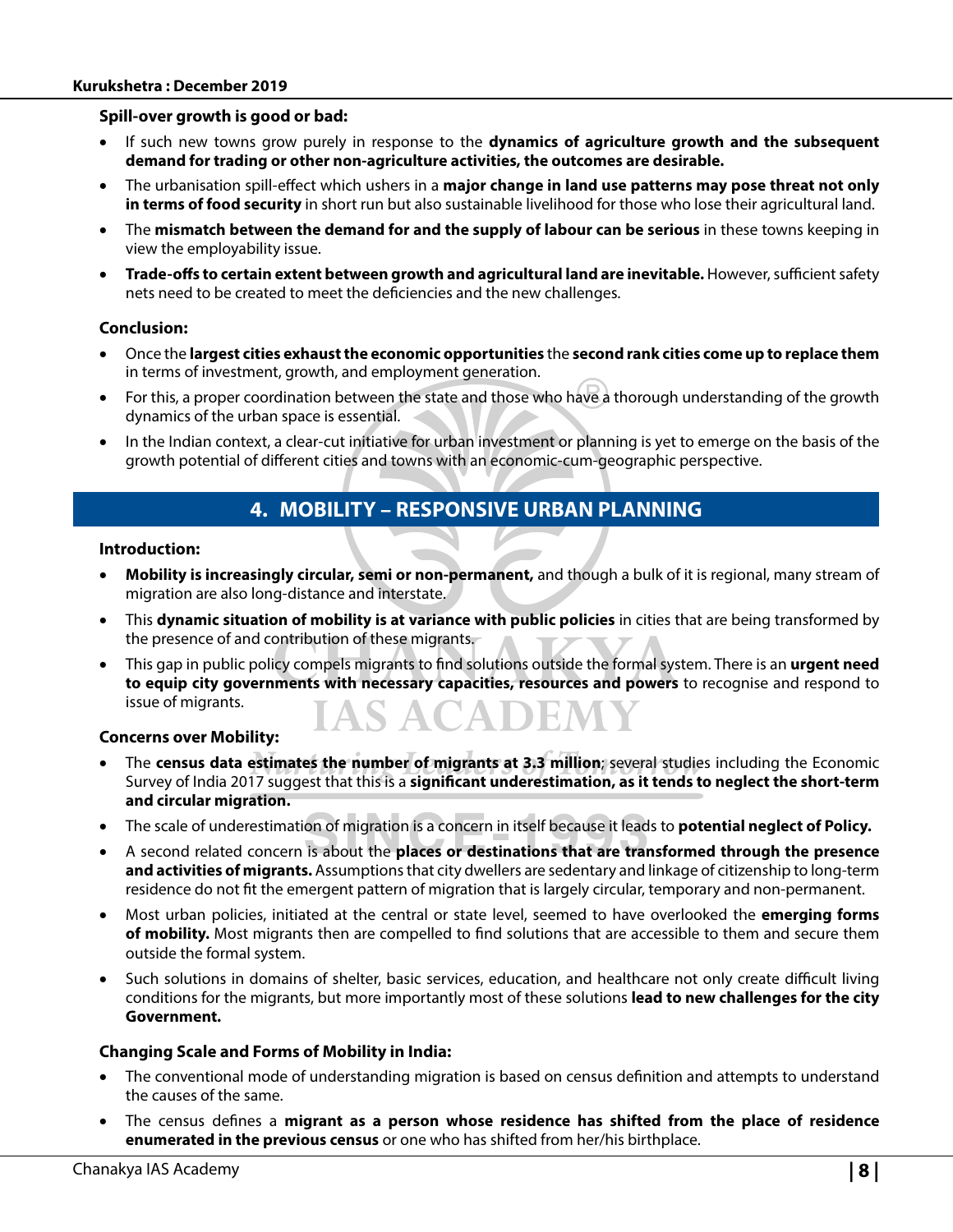- Of these, **64 per cent moved more than ten years ago to their present destination.** This, however, is only part of the picture of mobility in India.
- Economic Survey of India has pointed out that there is a significant underestimation of migration in census data as well as **National Sample Survey Office (NSSO) data** and that both these **official data sources tend to neglect the short-term and circular migration.**
- Economic Survey of India (2016-17) places the **estimation of interstate migration at 60 million and interdistrict migration at 80 million.**
- However, it is important to recognize that there are clear indications that **mobility in India is significantly increasing and that the forms of this mobility are varied** and do not correspond to a permanent move.
- **Two forms which are particularly significant are:** 
	- (a) Commuting and
	- (b) Circular migration.

#### **How Mobility Transforms Places?**

- Large-scale migration has significant implications for places. **Conventional data measuring more permanent movement** would estimate such implications in terms of burdens on infrastructure and housing. However, there is another aspect that is solely associated with temporary form of migration.
- **Temporary forms of migrants are people who contribute to the city economy** while they are there but their efforts are directed at places which they come from i.e. the source areas. This is where they contribute in terms of remittances, investments, asset building, and state revenues.
- On the other hand, **they contribute significantly to the economic flows and outputs,** extract fewer resources from the city, and bring in new ideas and ways of doing things.
- While work and economic reasons may be the **largest drivers for such migration, education and health**  resource seeking may also be supplementary reasons for the same. These create specific demands on city infrastructures and services.
- On the other hand, a proactive approach to **migration can lead to significant benefits for the city economy and city vibrancy.** A good example is that of Hyderabad Metro that uses four languages in its written messages.

#### **Need for Vision for Supporting Migrants in Urban Policy: Short-term Housing:**

- Short-term housing is perhaps one of the **most critical and unmet needs of migrants to Indian cities.** Shortterm visitors to cities include all those groups that use city as a resource.
- The Need for stays longer than hotel stays and lesser than rental housing are the most neglected. **Housing markets have begun to recognize this need** and cater to it through serviced apartments.
- However, there is a **complete absence of options when it comes to the low-income end.** In older days, cities had dharamshalas. Contemporary Indian cities lack such options.
- The other significant barrier to creating short-term housing solutions lies in the current imagination of housing. Contemporary housing policies rest upon two broad principles – the **first is ownership-based housing and other is use of land as resource.**
- The **! rst principle helps in creation of Citizenship,** which in turn secures sustained commitment and investment in a place. Similarly **second principle helps to monetize land.**
- However, a negative impact of both these policy instruments is that they limit the possibilities of short-term housing and **undermine the needs for space for shelter in cities.**

#### **Way Forward:**

- **Only local governments** with an on-ground knowledge of realities **will be able to respond to short term housing challenges** as opposed to State Governments who have a more top-down and homogenizing view of these issues.
- It is therefore **essential to move away from the current State Government based policy** onus and equip local governments in terms of capacity to cognize such issues, collect data, and to possess the powers and resources to respond to dynamic phenomena such as migration.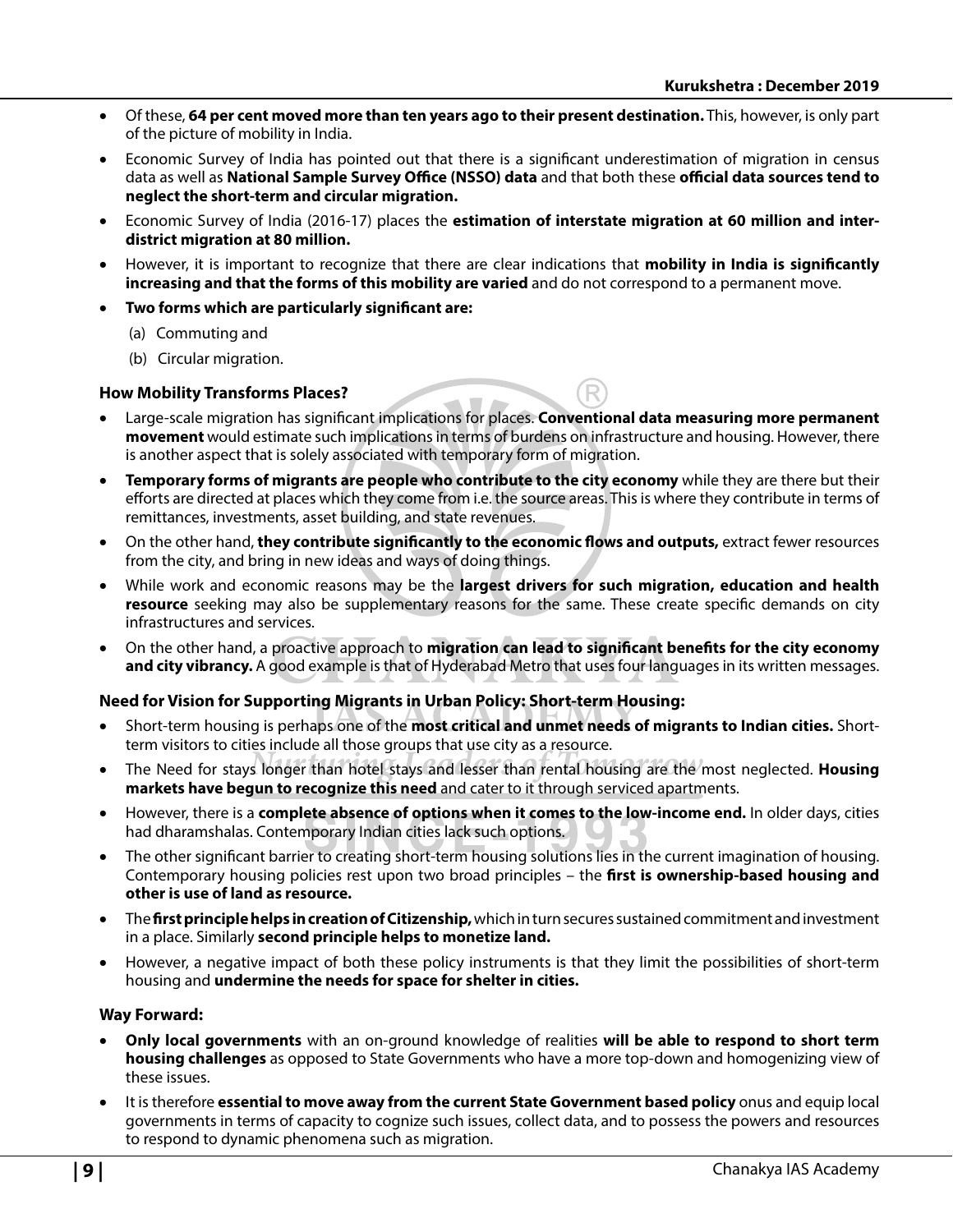# **5. MISSION INDRADHANUSH 2.0: REITERATING INDIA'S COMMITMENT TO VACCINES FOR ALL**

#### **Introduction:**

- Immunisation programme **is a critical component of government's commitment towards Universal Health Coverage.**
- Mission Indradhanush 2.0 is integral to India's efforts of **reducing the burden of vaccine preventable diseases and achieving universal care for children.**
- Government of India had launched **'Expanded Program for Immunisation' in 1978,** which was later termed as the **'Universal Immunisation Program' (UIP) in 1985** which aims to reduce mortality and morbidity among children from vaccine preventable diseases.

#### **Immunization program:**

- India's immunization program is the **largest in the world, with annual cohorts of around 26.5 million infants and 29 million pregnant women.** Despite steady progress, routine vaccination coverage has been slow to increase.
- According to the **National Family Health Survey-4 (2015-16),** the full immunization coverage is around 62%.

#### **Factors responsible for limiting the Programme:**

- (a) Rapid Urbanisation.
- (b) Presence of a large migrating and isolated populations that is difficult to reach.
- (c) Low demand from under informed.
- (d) Unaware Populations.

#### **Achievements of the Programme:**

- India has achieved ground-breaking **success in eradicating/eliminating life-threatening vaccine preventable diseases** by systematically implementing vaccination programmes.
- These include small pox, polio and more recently maternal and neonatal tetanus.

#### **Challenges of the Programme:**

• Challenges include – **vast population, poor sanitation and hygiene, difficult geographical terrain** that make containing outbreak of disease and increasing access to vaccines difficult.

#### **Strategies to Overcome Challenges:**

- The **Ministry of Health and Family Welfare** has employed an effective approach such as involving the community, seeking support from other Ministries and Partner Agencies, establishing an **organized surveillance system**, and employing mass campaign management **strategies to reach every unreached child for vaccination.**
- MoHWF launched **Mission Indradhanush (MI) in 2014**, to target under-served, vulnerable, resistant and inaccessible populations.
- **In October 2017, PM launched Intensified Mission Indradhanush (IMI)** an ambitious plan to accelerate progress. It aimed to achieve 90% Full Immunisation Coverage with focus towards districts and urban areas with persistently low levels.
- It was an effort to shift routine immunization into a Jan Andolan, or a "peoples' movement". It aimed to mobilise communities and deal with barriers to seeking vaccines.
- IMI has contributed to a significant increase in fully immunized children in 190 selected districts in India. IMI showed that cross-sectoral participation can be effective in vaccinating children at the highest risk of infection.
- Now the govt. is poised to launch **Intensified Mission Indradhanush (IMI) 2.0 between December 2019-March 2020.**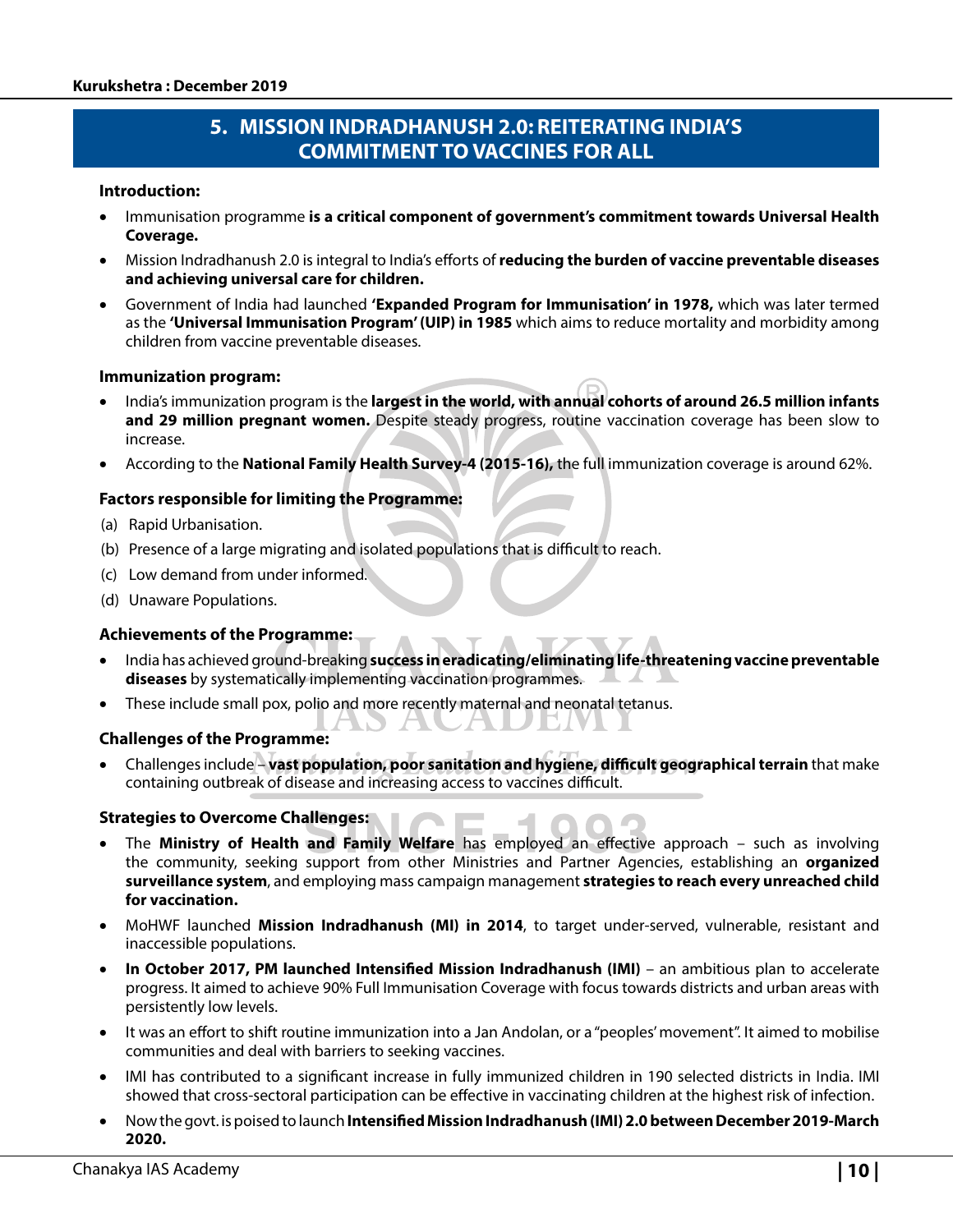• The aim is to deliver a programme that is informed by the lessons learnt from the previous phases and seeks to escalate efforts to achieve the goal of attaining 90% national immunization coverage across India.

#### **Salient features of the Intensified Mission Indradhanush 2.0:**

- Immunisation activity will be in four rounds over 7 working days excluding the RI days, Sundays and holidays;
- Enhanced Immunisation session with flexible timing, mobile session and mobilisation by other departments;
- Enhanced focus on left outs, dropouts, and resistant families and hard to reach areas;
- Focus on urban, under-served population and tribal areas;
- Inter-ministerial and inter-departmental coordination;
- Enhance political, administrative and financial commitment, through advocacy;
- Intensified Mission Indradhanush Immunisation drive, consisting of 4 rounds of Immunisation will be conducted in the selected districts and urban cities between December 2019- March 2020;
- After the completion of the proposed 4 rounds, the States will be expected to undertake measures to sustain the gains from IMI, through activities like inclusion of IMI sessions in routine Immunisation plans. The sustainability of IMI will be assessed through a survey.

#### **Conclusion:**

- With the launch of Intensified Mission Indradhanush 2.0, **India has the opportunity to achieve further** reductions in deaths among children under five years of age, and achieve the SDG related to ending **preventable child deaths by 2030.**
- Vaccines are a truly critical intervention in this journey, and are the key to safeguarding our present, and building a healthier tomorrow for our future generations.

### **6. DEVELOPING NATURAL FOREST COVER: A CASE STUDY FROM YADADRI, TELANGANA**

#### **Introduction:**

- A systematic approach of **forest management to sustain the ecological balance and stability** of the forest is gaining momentum in India.
- Innovative reforestation approaches are **explored to increase the forest cover and climate amelioration**.

#### **Telanganaku Haritha haram' programme:**

- To generate enthusiasm across all sections of the Society **to plant and protect the saplings planted** under the 'Telanganaku Haritha haram', a flagship programme of the State **to create an entire forest instead of mere plantation.**
- It is thought that forests that have been cleared in diversion cases can be compensated by creating forests instead of plantation.
- This leads to **exploration of the principles of Professor Akira Miyawaki, a well known Japanese botanist and plant ecologist.**
- **He invented the Miyawaki restoration technique to protect the lowland areas against natural calamities like tsunami.**

#### **Yadadri Natural Forest (YNF) Model:**

- A **method of developing a natural forest in the degraded forest areas** is developed in a cost effective manner and is known as Yadari Natural Forest (YNF) Establishment Model.
- **The principles of Miyawaki method and local practices and local materials are utilized in developing this model.**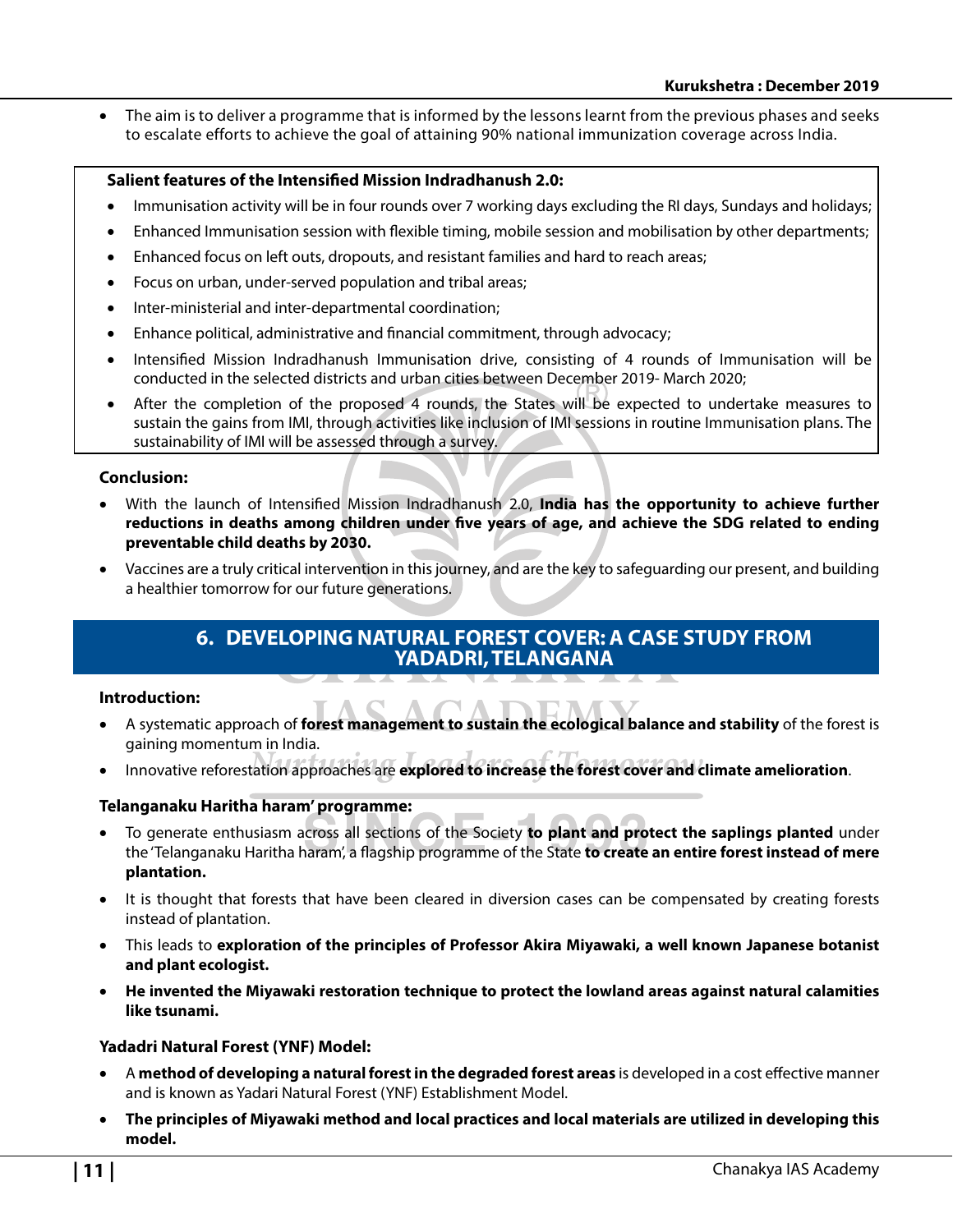#### **Kurukshetra : December 2019**

#### • **Miyawaki Principles of Natural Forest:**

- $\bullet$  No defined spacing between plants;
- Soil enrichment must be done before taking up plantation;
- High density planting of herbs, shrubs and tree species up to 10000 plants per hectare;
- Further supplementation of site by seed dibbling of native species;
- Watering should be done at least up to next rainy season after planting;
- Mulching should be done after planting to suppress weed and prevent evaporation;
- No existing tree in the area should be removed while doing soil enrichment;
- Watering is to be done with tankers and pipe sprinkling instead of Hood irrigation;
- Periodical weeding is to be done till the end of next rainy season after planting;
- Huge crown developing tree species like Ficus should be avoided;
- Seedlings or saplings of all sizes can be planted to give the plantation a 3-tier look of a natural forest;
- Analysis of soil properties done in advance so as to choose the best soil enrichment practices; and
- Except weeds no other naturally grown species shall be removed from the plots.

#### • **Methodology of the Model:**

- **Site demarcation and clearance:** It is necessary to demarcate the area and clear the site of existing unwanted vegetation (except trees). The quantification of biomass and saplings requirement of the area is calculated based on the site demarcation.
- **Soil testing and site enrichment:** To ensure long-term sustainable growth, soil testing and soil enrichment and soil amendments are very important, specially to support high density planting during the establishment years.
- **Outcomes of the Model:**
	- ♦ Higher biodiversity compared to plantation in a unit area;
	- It can be a home for wildlife like butterflies, squirrels, birds, reptiles, etc. within one year;
	- Natural forest look with multilayered evergreen trees;
	- More carbon fixing per unit area and
	- - Self-sustainable forests.<br>Nurturing Leaders of Tomorrow

#### **Conclusion:**

- A successful YNF **model can be revolutionary intervention towards increasing the greenery, climate amelioration and wasteland development.**   $\sim$
- The methodology adopted is described here from the systematically documented record of the previous year's plantation and the results. It is also been witnessed by apex-level Government officials and scientists from different institutes.

# **7. ADDRESSING STUBBLE BURNING WITH COOPERATIVE MODEL**

#### **Introduction:**

- Pollution by stubble burning has become an **annual phenomenon in large parts of northern India.**
- **Rice-growing states including Punjab, Haryana, Uttar Pradesh and Delhi add to the Problem of Stubble burning.**

#### **Causes of Stubble Burning:**

• **Managing the stubble becomes a constraint** for the farmers because of the adopted cropping pattern.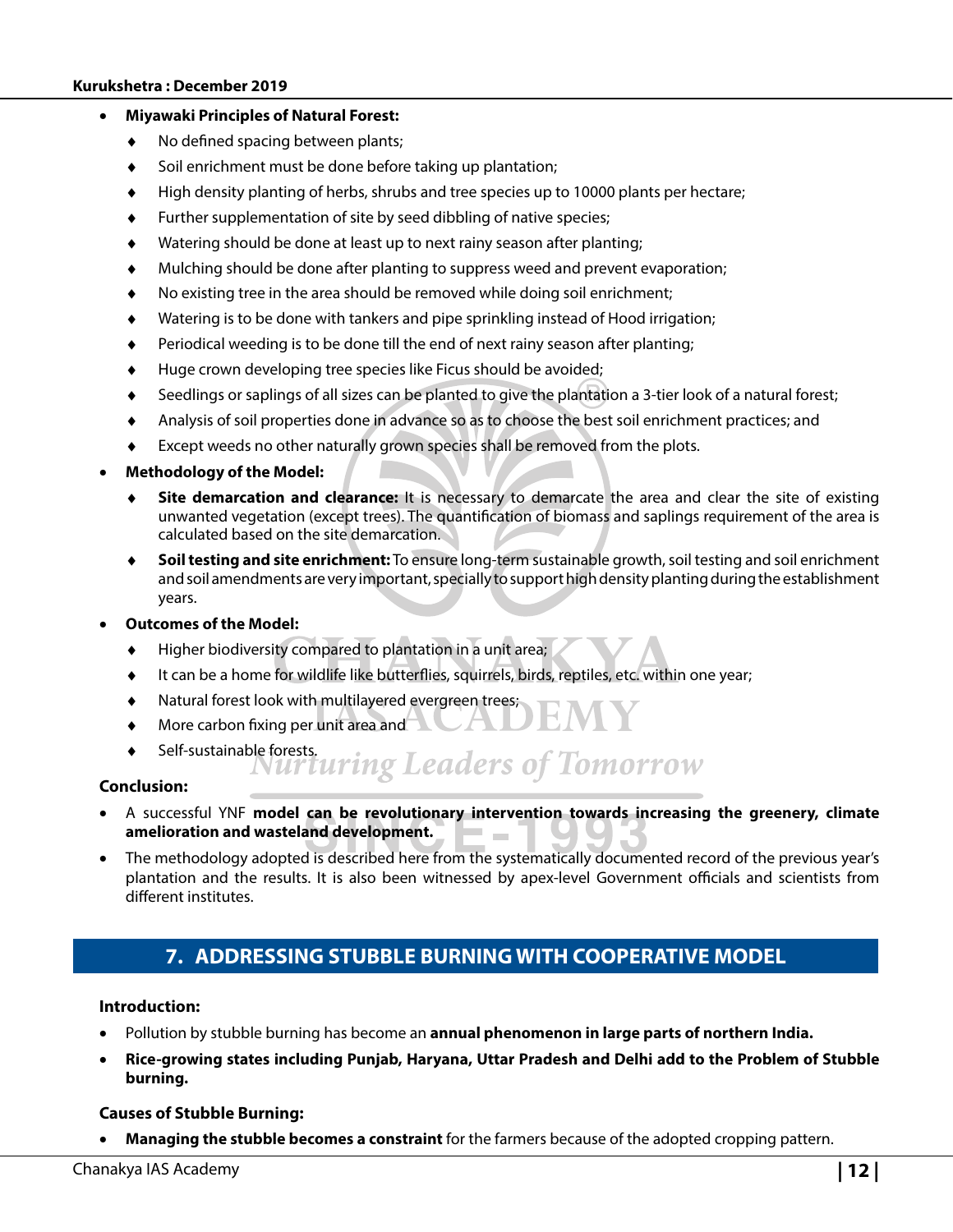- The only reason to burn this asset that **can yield income and fertility to the soil** is the small gap of time between harvesting of paddy and sowing of wheat, the other main crop.
- Also, the farmers **have limited access to dispose the straw, clean the land and prepare the seed bed for wheat** well in time.

#### **Growth of paddy Cultivation in Punjab:**

- Rice was not a traditional crop of Punjab; but **with increased availability in electricity, the number of tube wells increased, which in turn increased the areas for cultivation of paddy** replacing the area under cultivation of pulses and other commercial crop.
- Punjab had been contributing about **60 per cent of the share in the food stocks of paddy** even with only 1.5 per cent of the area and it helped in shortage of food in the country.
- Apart from burning of paddy straw, the state has **other problems like overuse of chemicals, depleting in the water tabl**e etc.
- The **Minimum Support Price (MSP) was provided to paddy** along with its marketing assurance by State Procurement. There are only two crop, wheat and paddy that have assured marketing through state procurement.

#### **Measures adapted to Deal with the Problem:**

- **Cooperative Model:**
	- ♦ Reduction of the sizeable area under paddy would not be a feasible alternative in order to ensure enough food stock.
	- Therefore, the issue of straw burning has to be settled through other measures like manufacturing of paper and cardboard, production of mushroom where paddy straw can be used as raw material, etc.
	- But there is skepticism that an individual farmer may not install such a unit irrespective of the size of the farm he is holding. Also, a single unit even of the largest size cannot be economical because the straw is spread throughout the area and transportation to a single point would be a constraint.
	- Therefore, the **Cooperative Model, already experienced in the dairy,** is the most viable and prudent option in addressing this problem.
	- There is a need of at least two cardboard and paper manufacturing units in every block.
	- ♦ A cooperative society in the area with the **membership of local farmers and farm laborers can be formed**  and such units must be affiliated to the apex body of the State federation of cooperative for rice straw management. Nurturing Leaders of Iomorrow
	- ♦ **Such patronization can yield the most desirable results not only to tackle this problem but also to generate income and employment in the state.**
- **Production of Biogas:** 
	- ♦ Production of biogas needs technical help and extension services. The cooperative umbrella of the same pattern can however help the farmers and farm labourers throughout the State in this venture.
- **Assured Marketing of Other Crops:** 
	- ♦ In Punjab 89% of the farmers have their holding less than 10 acres. These farmers are therefore **unable to take any risk either of volatile price or of marketing.** In case of rice, price and marketing is assured.
	- The same assurance has to be granted for the alternative crops to increase the area of cultivation under **them.**

#### **Conclusion:**

- Stubble burning has to be stopped. But it should be dealt **sympathetically with the alternative measures, and cooperative model stands out to be the most appropriate approach to address this problem**, which is more viable and sustainable.
- **Small-scale farmers would be satisfied with less but assured income** than to drift towards commercial crops irrespective of their profit that have any risk of fluctuating price and yield.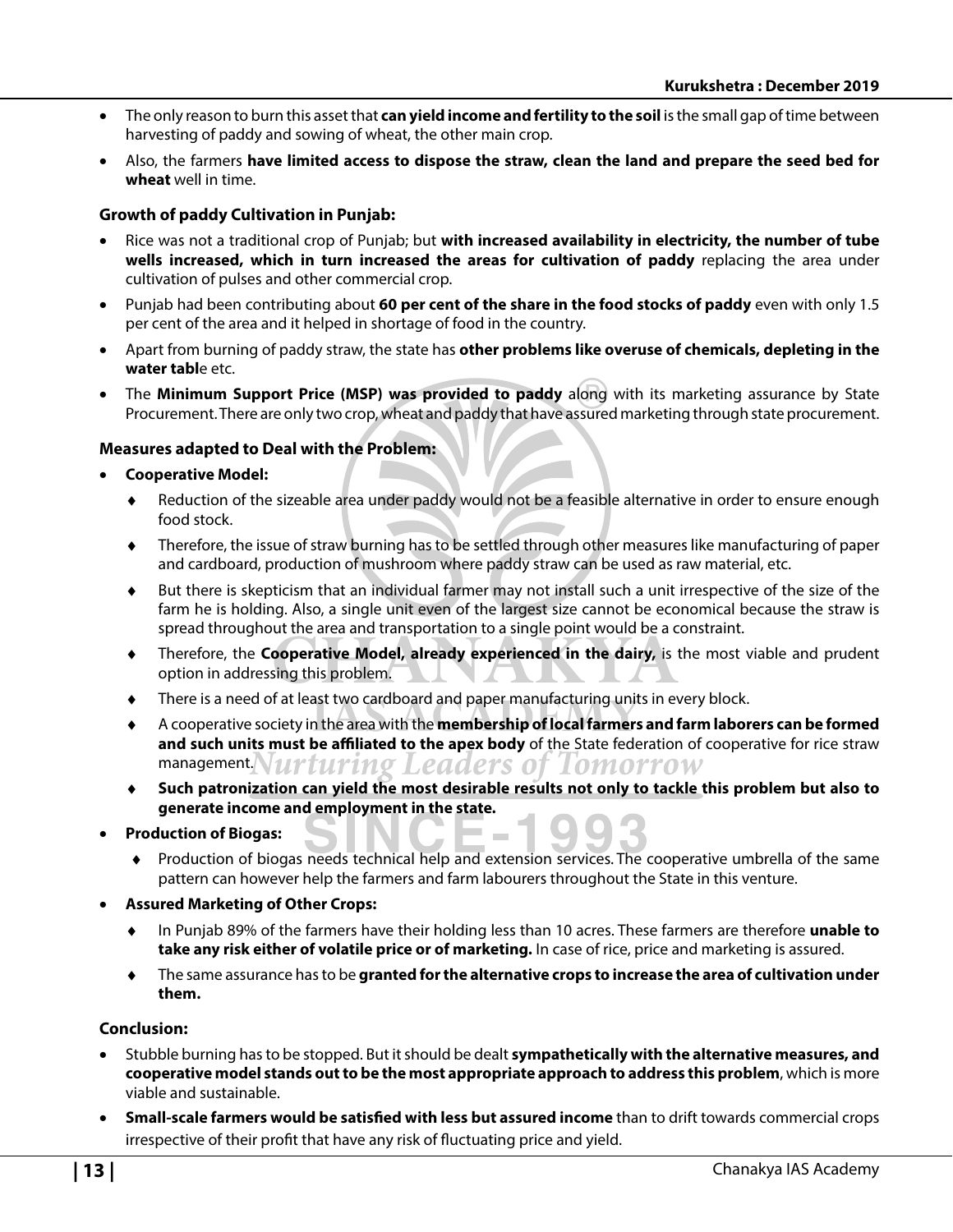# **8. CONSUMER PROTECTION ACT, 2019: A NEW MILESTONE IN EMPOWERING CONSUMERS**

#### **Introduction:**

- The **Consumers Protection Act (CPA), 1986 being the foremost legislation for protecting the rights of the consumers** had become archaic.
- Also, it **does not cover rapid change in the consumer marketplaces**, especially those dealing with online shopping, teleshopping, product recall, unsafe contracts, and misleading advertisements.
- Therefore, it was felt to **replace it with the Consumer Protection Act, 2019.** It provides for the protection of consumers and fast – track alternatives so that justice reaches to the aggrieved consumers immediately.
- **Innovative methods such as mediation,** establishment of Central Consumer Protection Authority, class action suits etc. would be part of the Consumer Protection Act, 2019.

#### **Key amendments in the Consumers Protection Act 2019:**

- With the **growing number of pending cases in the consumer courts and huge delays in providing speedy justice** to the consumers for petty amounts, the need of the hour was to **bring in a new legislature to empower the consumers.**
- The Consumer Protection Act, 2019 was passed by the Parliament and received the assent of the president in August, 2019 and **provides for the protection of consumers and fast track alternatives** so that justice reaches to the aggrieved consumers immediately.
- The new Act repeals and replaces the older CPA, 1986 and **provides mechanisms for making the consumer complaint system more robust.**
- It **envisages removing anomalies and problems faced by the consumers.**
- Innovative methods such as mediation, **establishment of Central Consumer Protection Authority,** class action suits etc. would be part of the Consumer Protection Act, 2019.

#### **Consumers Protection Act CPA, 1986:**

- It provided a **legislative framework for better protection of the interests of the consumer** by creating a formal but three- tier quasi-judicial dispute resolution mechanism at National State, and District levels exclusively for consumers. Nurturing Leaders of Tomorrow
- The **Consumer Court was established with twin objectives for speedy redressal of consumer complaints and establishes quasi-judicial authorities** unlike civil courts to provide compensation to the consumers.

#### **Shortcomings in the CPA, 1986:**

- (a) The **CPA, 1986 has become outdated and does not consider rapid changes in consumer marketplace.** Due to **heavy pendency of cases** and frequent adjournments, delay in getting justice takes place.
- (b) The consumer commissions have been **overburdened with pending cases** and the buyer-seller contract is tilted in favour of the seller.
- (c) The **State Governments shows less interest in immediately fi lling up the vacant posts of President and various members in various consumer forums** and the issue of consumer protection is not always at the top of any political parties' agenda.
- (d) Consumer commission is functioning with staff deputed from other departments who **do not have any experience in judicial practices.**
- (e) It is seen that the award ordered by consumer commissions is very meager and the **consumer has to run from pillar to post to get the orders** implemented.
- (f ) There has been **lack of proper coordination** among the president and members of the consumer commissions for timely adjudication of cases and quite often around ten or fifteen adjournments are allowed.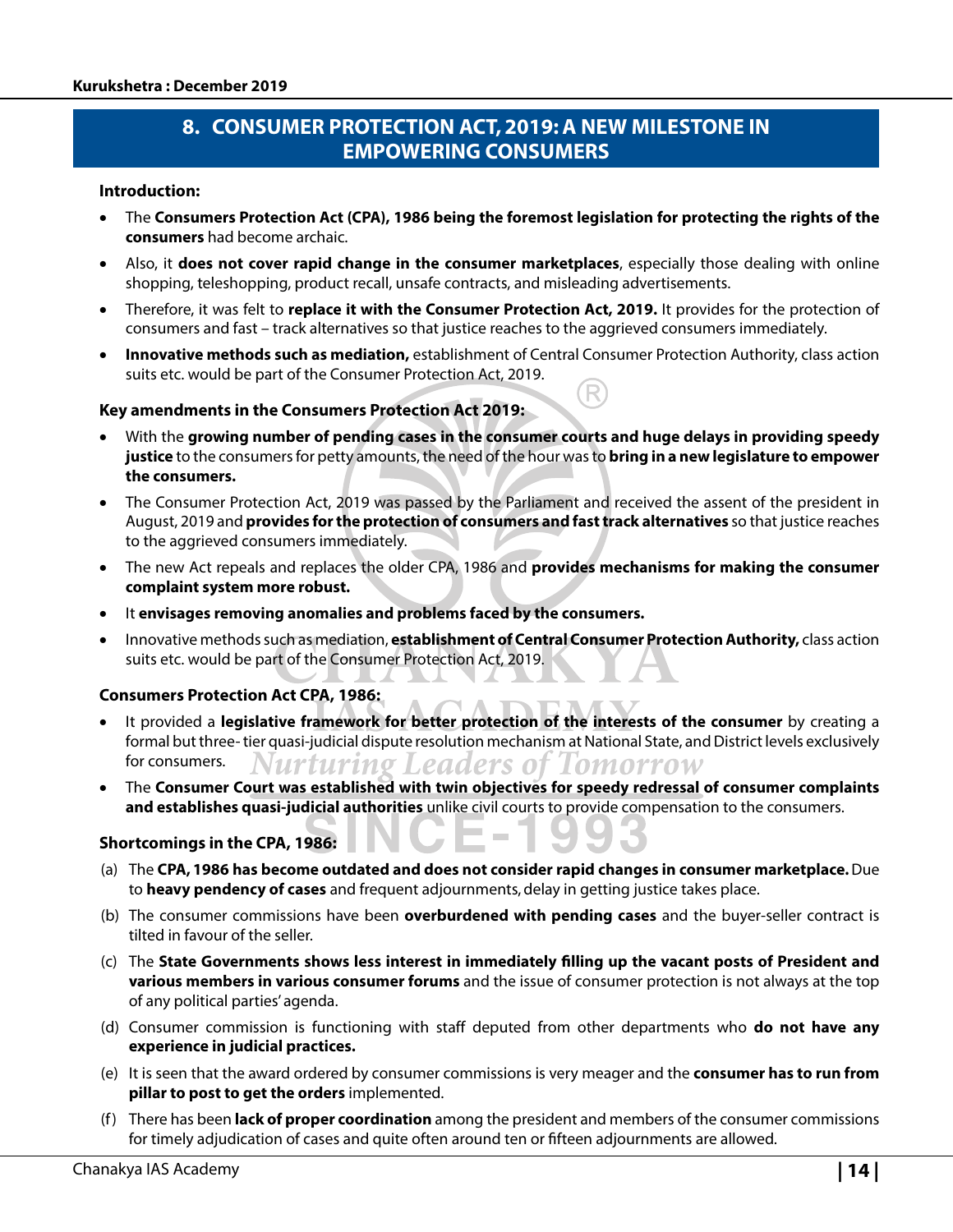(g) The president of the **National Commission/State Commissions are not empowered to take up suo motu action** (The term is usually applied to actions by a judge taken without a prior motion or request from the parties.) in consideration of the damages affecting a sizable number of population, e.g., misleading advertisements.

#### **Consumer Protection Act, 2019:**

Some of the **highlights of the Consumers Protection Act, 2019 are:**

- (a) The definition of **'Consumer' would include both offline and online consumers.**
- (b) **Establishment of the Central Consumers Protection Authority (CCPA)** which can act on:
	- I. Complaints of unfair trade practices,
	- II. Issue safety guidelines,
	- III. Order product recall or discontinuation of services,
	- IV. Refer complaints to other regulators,
	- V. Has punitive powers such as imposing penalties,
	- VI. Can file actions before consumer commission, and
	- VII. Intervene in proceeding in matters of consumer rights or unfair trade practices.
- (a) The **pecuniary jurisdiction of adjudicatory bodies increased** in case of District Commission to Rs. 1 crore, in case of State Commission between 1 crore to 10 crore, and for National Commission, above Rs 10 crore.
- (b) The bill also lists **punitive action against those who are found to be manufacturing, storing,** disturbing**, selling, or importing products** that are spurious or contain adulterants.
- (c) Provisions for **"product liability" action for or on account of harm** caused by or resulting from any product by way of fixing the liability of a manufacturer to a claimant.
- (d) Provision for "mediation" as an Alternate Dispute resolution mechanism, thus making the **process less cumbersome, simple, and quicker.**
- (e) Several provisions aimed at **simplifying the consumer dispute adjudication process, enhancing the pecuniary jurisdiction** of the consumer dispute redressal agencies, increasing minimum number of member in the consumer for a, power to review their own orders by the State and district commission, Constitution of 'circuit bench' to facilitate quicker disposal of complaints.
- (f) **E-commerce guidelines would be mandatory under consumer protection law,** which would include 14-day deadline to effect refund request. The e – commerce companies would also be required to ensure that personally identifiable information of customers are protected.

#### **Challenges faced by the Consumers:**

- There are huge challenges faced by online buyers such as **breach of data privacy and security', substandard and duplicate products, phishing, territorial jurisdiction.**
- In case of misleading advertisements, especially digital, the consumer courts or the **Consumer Protection Councils at Centre, State, and District level, till now do not have suo motu powers.**
- Only when somebody complains in the consumer forums, action is being taken and also the **compensation is**  given to only the aggrieved consumer who files a case in the consumer court.
- Since the **adjudication process in consumer courts is slow,** setting up of mediation centres at District, State and National Commissions annexed to the consumer courts can play an important role in delivering justice.

#### **Conclusion:**

- The consumer's protection Act, 2019, with its innovative change, would **help in empowering consumers and provide justice to the needy in time.**
- CCPA would function on the same lines as the Federal Trade Commission in the USA and investigate into consumer complaints, issue safety notices for goods and services, and pass orders for recall of goods and work against misleading advertisements.